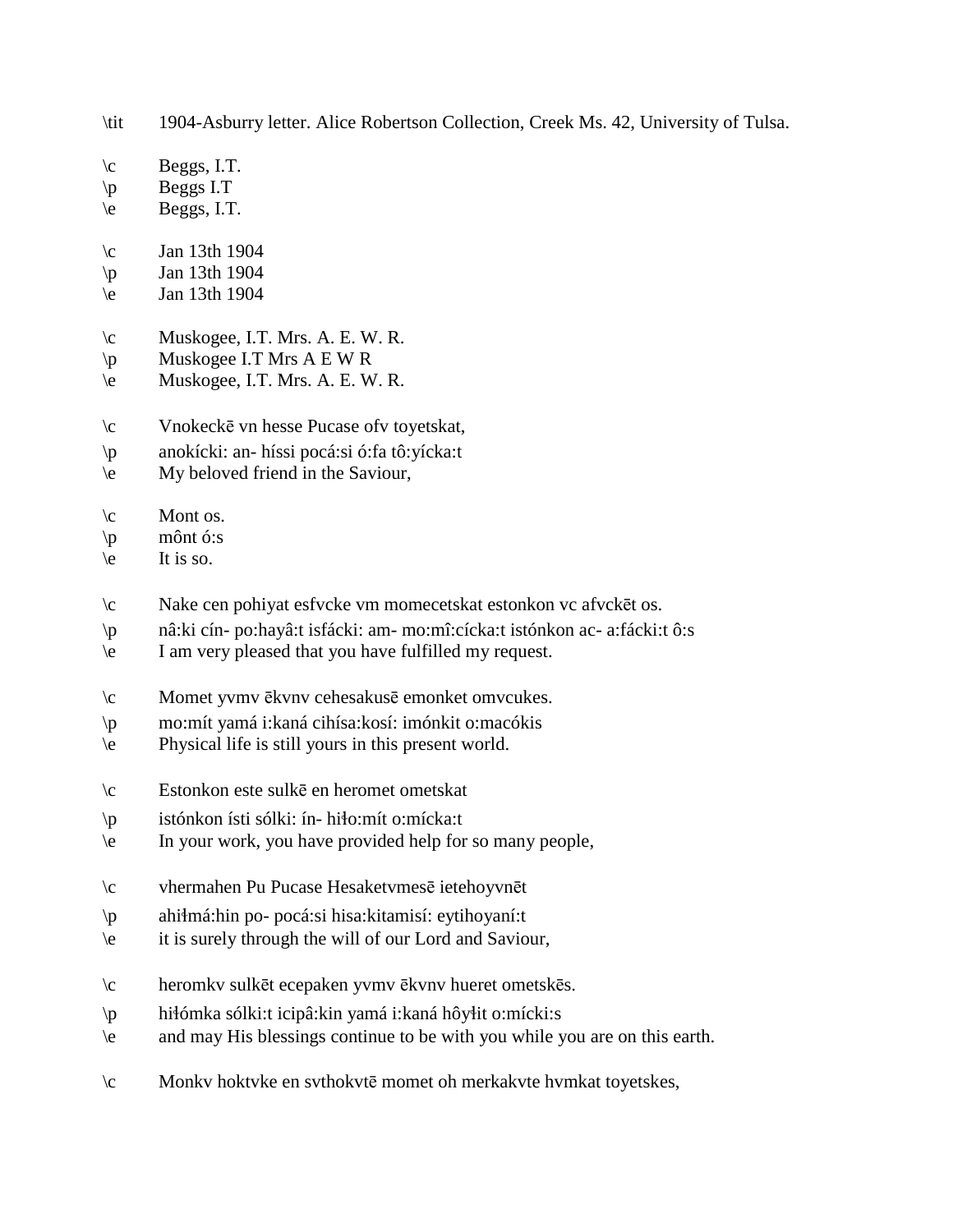- \p mônka hoktakí in- sátho:katí: mo:mít oh- mí!ka:katí: hámka:t tô:yíckis
- \c kihocvnke ometskēt omekis,
- \p kéyho:cánki: ó:mícki:t omíkeys
- \e You are truly one of the chosen among all women and as such,
- \c er oh vtvlakat heromkv hvlwe-mahate vtēt ecepaket omekvs.
- \p i!- ohh- atalâ:ka:t hi!ómka halwi-má:ha:ti atí:t icipâ:kit omíkas

\e may you, like it is said of those long ago, may the future hold many blessings in your efforts as you go forward.

- \c Momof cem vheckv hiyvtēcv hiyayvkē ce hommv ocē hēckat
- \p mo:mô:f cim- ahícka hayatí:ca haya:yakí: ci- hóma ó:ci: hi:ckâ:t
- \e And like the dawn may the light of our Saviour be your guide
- \c etvpomēn Pucaset cen hēcet cem oh vkvsamet cem oh vpvyekvs.
- \p i:tapó:mi:n pocá:sit cin- hî:cit cim- ohh- akasâ:mit cim- ohh- apáyikas
- \e and may He be in charge of all that you are doing.
- \c Momekvs.
- \p mo:míkas
- $\leq$  Let it be.
- $\c$   $\bar{e}$  min cehecetv ciyacet os.
- $\phi$  í:<sup>n</sup> mêyn cihicitá cayá:ci:t ô:s
- \e I want to see you very much.
- \c Momis estofvn ce kicvkos.
- \p mô:meys istó:fan ci- keycáko:s
- \e But I can't say when that is possible.
- \c Momen cokv-esyvhiketv antotetskat vn hēcket omen
- \p mo:mín co:ka-isyaheykitá a:ntô:tícka:t an- hî:ckit o:mín
- \e I have received the song book you sent to me
- \c feketv cen totis.
- \p fi:kitá cín- to:téys
- \e so I am sending payment.
- \c Cokv-emohlikv .50 cts oren nehsit.
- $\wp$  có:ka imohléyka 50 cts ô: lin níhseyt
- \e I have purchased postage stamps in the amount of fifty cents.
- \c Monkv tetayet omat am vyopuskvs,